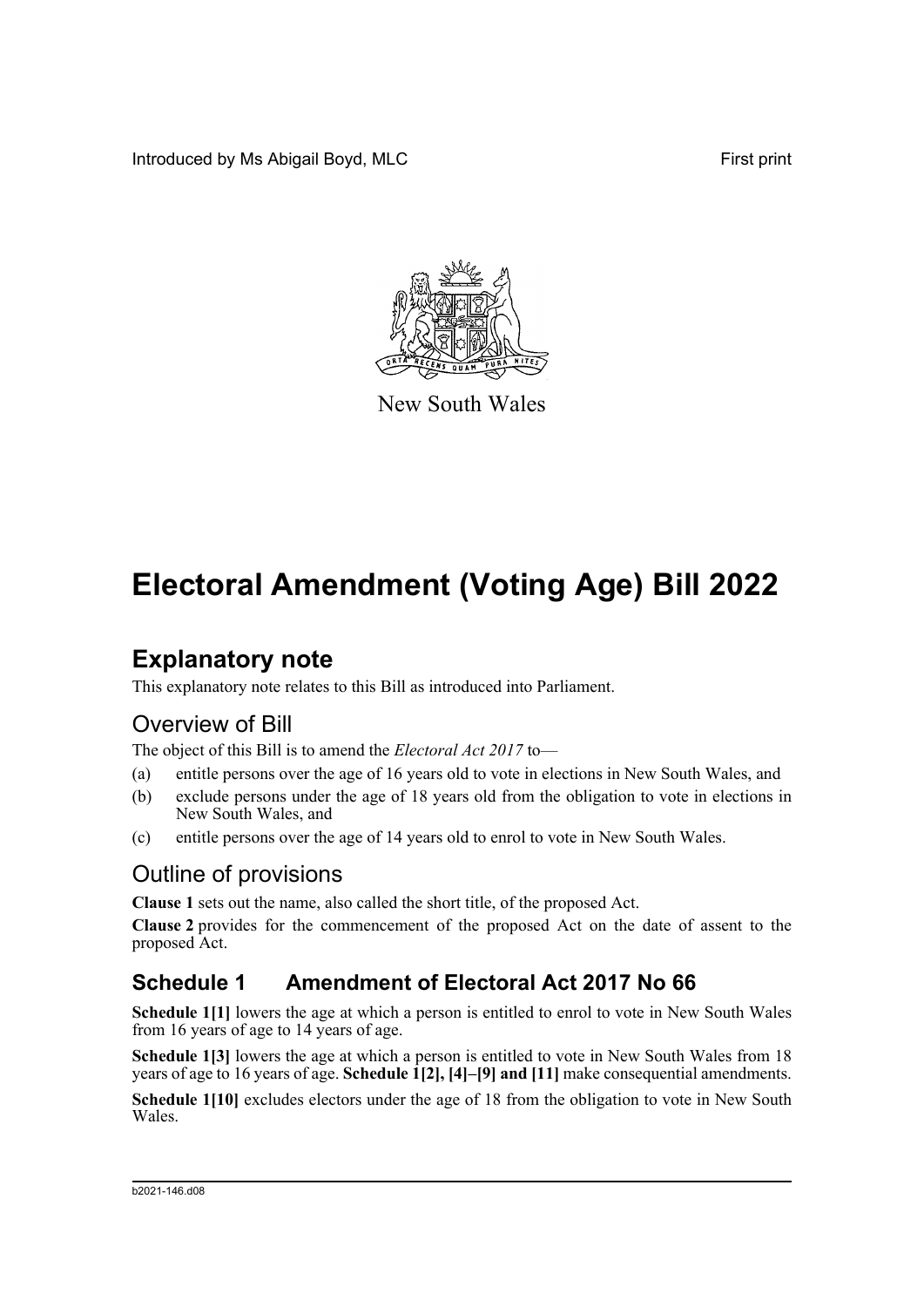Introduced by Ms Abigail Boyd, MLC **First print** 



New South Wales

# **Electoral Amendment (Voting Age) Bill 2022**

## **Contents**

|            |                                       | Page |
|------------|---------------------------------------|------|
|            | Name of Act                           |      |
|            | 2 Commencement                        |      |
| Schedule 1 | Amendment of Electoral Act 2017 No 66 |      |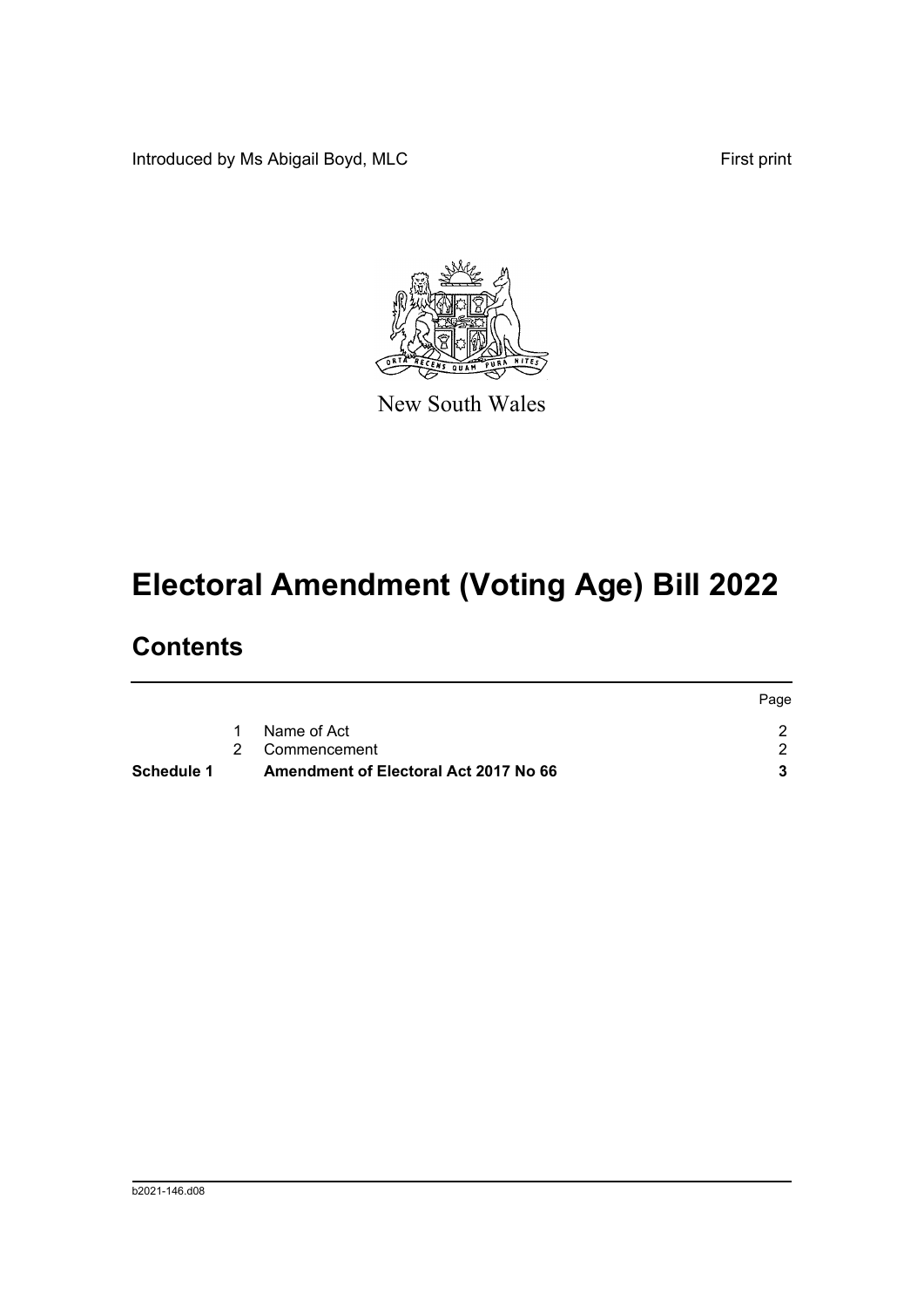

New South Wales

## **Electoral Amendment (Voting Age) Bill 2022**

No , 2022

#### **A Bill for**

An Act to amend the *Electoral Act 2017* to lower the age that a person becomes entitled both to enrol and to vote in New South Wales elections.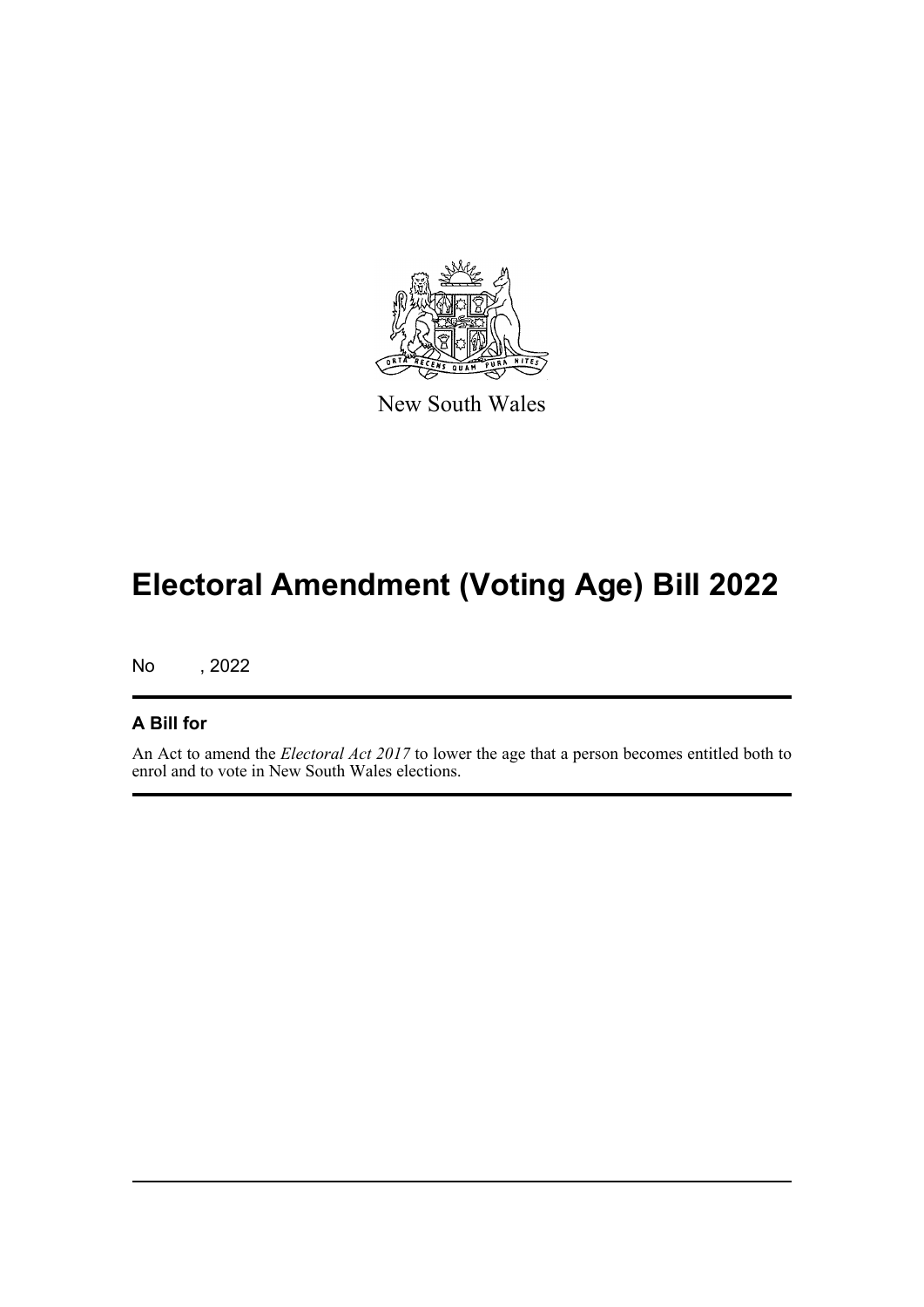<span id="page-3-1"></span><span id="page-3-0"></span>

| The Legislature of New South Wales enacts— |                                                                    |               |
|--------------------------------------------|--------------------------------------------------------------------|---------------|
|                                            | Name of Act                                                        | $\mathcal{P}$ |
|                                            | This Act is the <i>Electoral Amendment (Voting Age) Act 2022</i> . | 3             |
|                                            | <b>Commencement</b>                                                | 4             |
|                                            | This Act commences on the date of assent to this Act.              | 5             |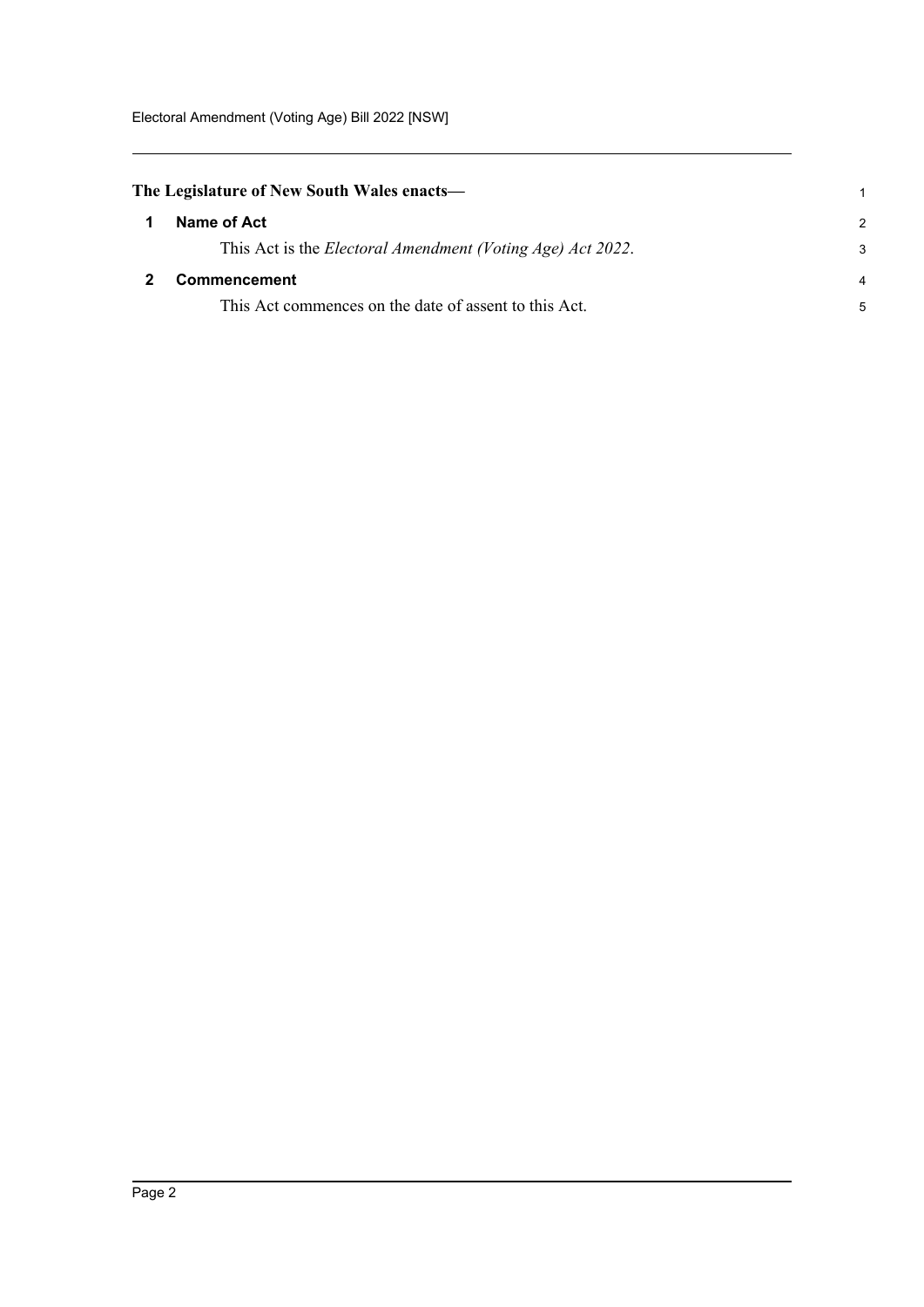<span id="page-4-0"></span>

|        | <b>Amendment of Electoral Act 2017 No 66</b><br><b>Schedule 1</b>                          | 1              |
|--------|--------------------------------------------------------------------------------------------|----------------|
| $[1]$  | <b>Section 30 Entitlement to enrol</b>                                                     | $\overline{c}$ |
|        | Omit "16 years of age" from section $30(1)(a)$ .                                           | 3              |
|        | Insert instead "14 years of age".                                                          | 4              |
| $[2]$  | Section 30(1)(a), note                                                                     | 5              |
|        | Omit "18 years of age".                                                                    | 6              |
|        | Insert instead "16 years of age".                                                          | 7              |
| $[3]$  | <b>Section 31 Entitlement to vote</b>                                                      | 8              |
|        | Omit "18 years of age" from section 31(2).                                                 | 9              |
|        | Insert instead "16 years of age".                                                          | 10             |
| [4]    | Section 31(2), note                                                                        | 11             |
|        | Omit "18 years of age".                                                                    | 12             |
|        | Insert instead "16 years of age".                                                          | 13             |
| [5]    | Section 32 Compulsory enrolment: obligation to enrol and keep enrolment details<br>updated | 14<br>15       |
|        | Omit "18 years of age" from section $32(3)(a)$ .                                           | 16             |
|        | Insert instead "16 years of age".                                                          | 17             |
| [6]    | Section 32(3), note                                                                        | 18             |
|        | Omit "16 years of age" and "18 years of age".                                              | 19             |
|        | Insert instead "14 years of age" and "16 years of age", respectively.                      | 20             |
| $[7]$  | Section 45 Persons who are to provide information                                          | 21             |
|        | Omit "16 years but not 18 years of age" from section 45(3)(iii).                           | 22             |
|        | Insert instead "14 years but not 16 years of age".                                         | 23             |
| [8]    | Section 46 Authorised roll of electors to be prepared for each election                    | 24             |
|        | Omit "18 years of age" from section 46(3).                                                 | 25             |
|        | Insert instead "16 years of age".                                                          | 26             |
| [9]    | Section 128 Questions to be put if voter challenged                                        | 27             |
|        | Omit "age of 18 years" from section $128(1)(b)$ .                                          | 28             |
|        | Insert instead "age of 16 years".                                                          | 29             |
| $[10]$ | Section 207 Offence of failing to vote                                                     | 30             |
|        | Omit section 207(3). Insert instead—                                                       | 31             |
|        | In this section, <i>elector</i> does not include the following—<br>(3)                     | 32             |
|        | an eligible overseas elector,<br>(a)<br>an itinerant elector,<br>(b)                       | 33             |
|        | an elector who has not attained 18 years of age on the date appointed as<br>(c)            | 34<br>35       |
|        | the election day for the election.                                                         | 36             |